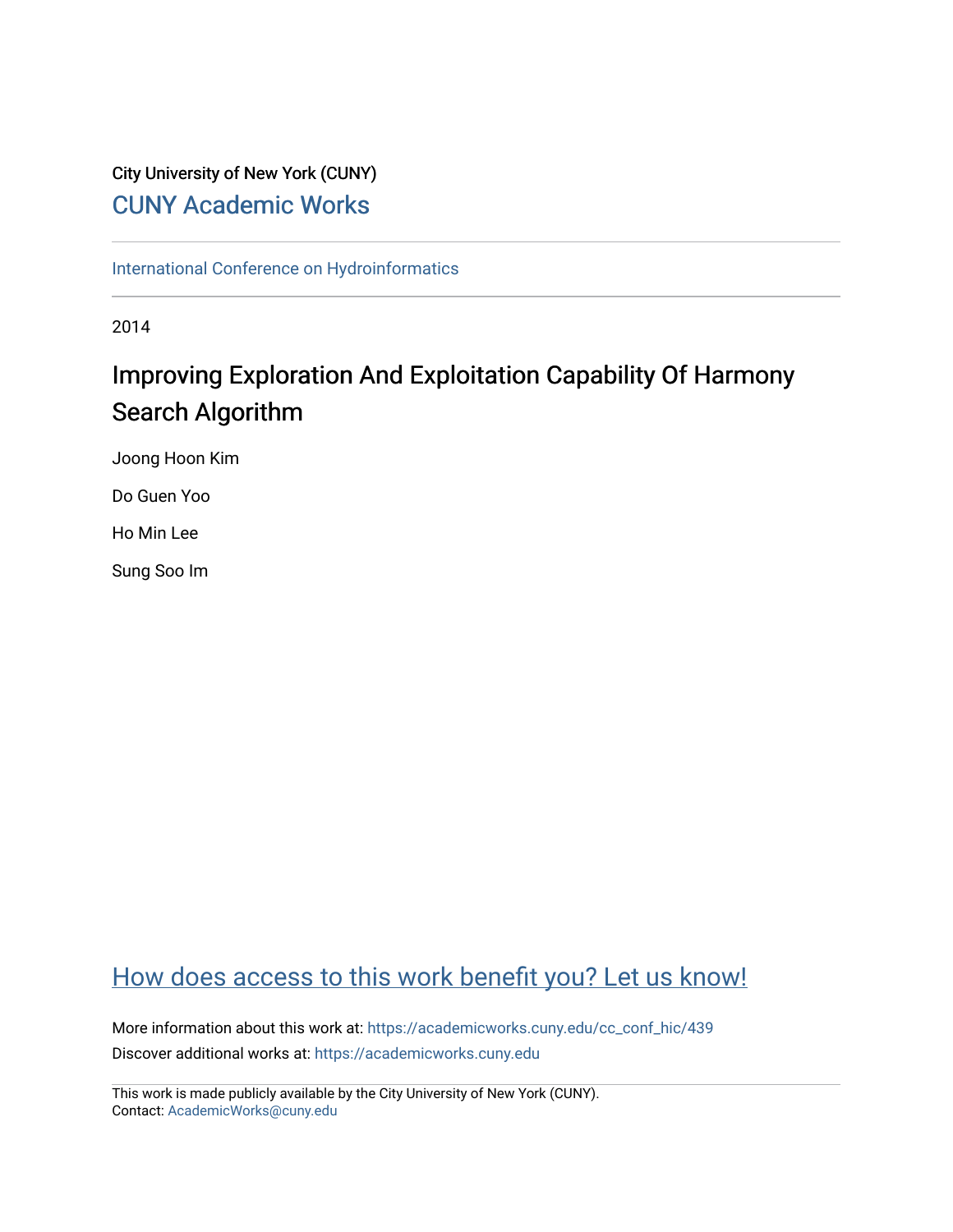11<sup>th</sup> International Conference on Hydroinformatics HIC 2014, New York City, USA

#### **IMPROVING EXPLORATION AND EXPLOITATION CAPABILITY OF HARMONY SEARCH ALGORITHM**

JOONG HOON KIM (1), DO GUEN YOO (1), HO MIN LEE (1), SUNG SOO IM (2) *(1): Sch. of Civil, Environmental & Architecture Engineering, Korea University, Anam-dong Seongbuk-gu, Seoul 136-713, South Korea (2): Engineer, Daelim Industrial Co.Ltd, Susong-dong, Jongro-gu, Seoul 110-140, South Korea* 

Harmony Search (HS) is a meta-heuristic algorithm which was first introduced in 2001 and it became a widely used optimization algorithm in various areas in engineering application as well as in water resources planning and management. However, as most meta-heuristic algorithms are, the HS shows a good performance in global search but not as good in local search. This study aims the improvement of both exploration and exploitation capability of the algorithm. The mission has been carried out by changing algorithm operators or parameters in the search process. Several types of Improved Harmony Search (IHS) have been successfully developed resulting better exploiting (local) search. Alternative way is to utilize the superior local search of other models or algorithms. The combined, so called hybrid algorithms can significantly supplement the weak local search aspect of the original HS. A newly developed hybrid algorithm, Smallest Small World Cellular Harmony Search (SSWCHS), is developed and proposed shorter characteristic path length and higher clustering coefficient, resulting good exploration and exploitation efficiency. Application to benchmark functions and design of pipe networks proves the superior performance of the newly developed hybrid algorithm.

#### **KEYWORDS**

Harmony Search Algorithm, Hybrid Algorithm, Smallest Small World Cellular Harmony Search, Exploration and Exploitation, Cellular Automata.

#### **INTRODUCTION**

A new hybrid optimization algorithm, Cellular Harmony Search (CHS) is developed by combining the original Harmony Search algorithm (Geem et al. [1], Kim et al. [2]) with the Cellular Automata theory, which is known to be efficient in local search. The CHS shows enhanced results compared to the original HS. Another new algorithm is developed by combining the CHS with the Smallest Small World theory. This Smallest Small World Cellular Harmony Search (SSWCHS) algorithm shows superb results both in benchmark functional problems (Im et al. [2]) and practical engineering problems like optimal design of pipe networks. The flowchart of the SSWCHS is shown in Fig. 1. The new algorithm is applied to the Hanoi network and the Valerma network. The comparison with the results from other